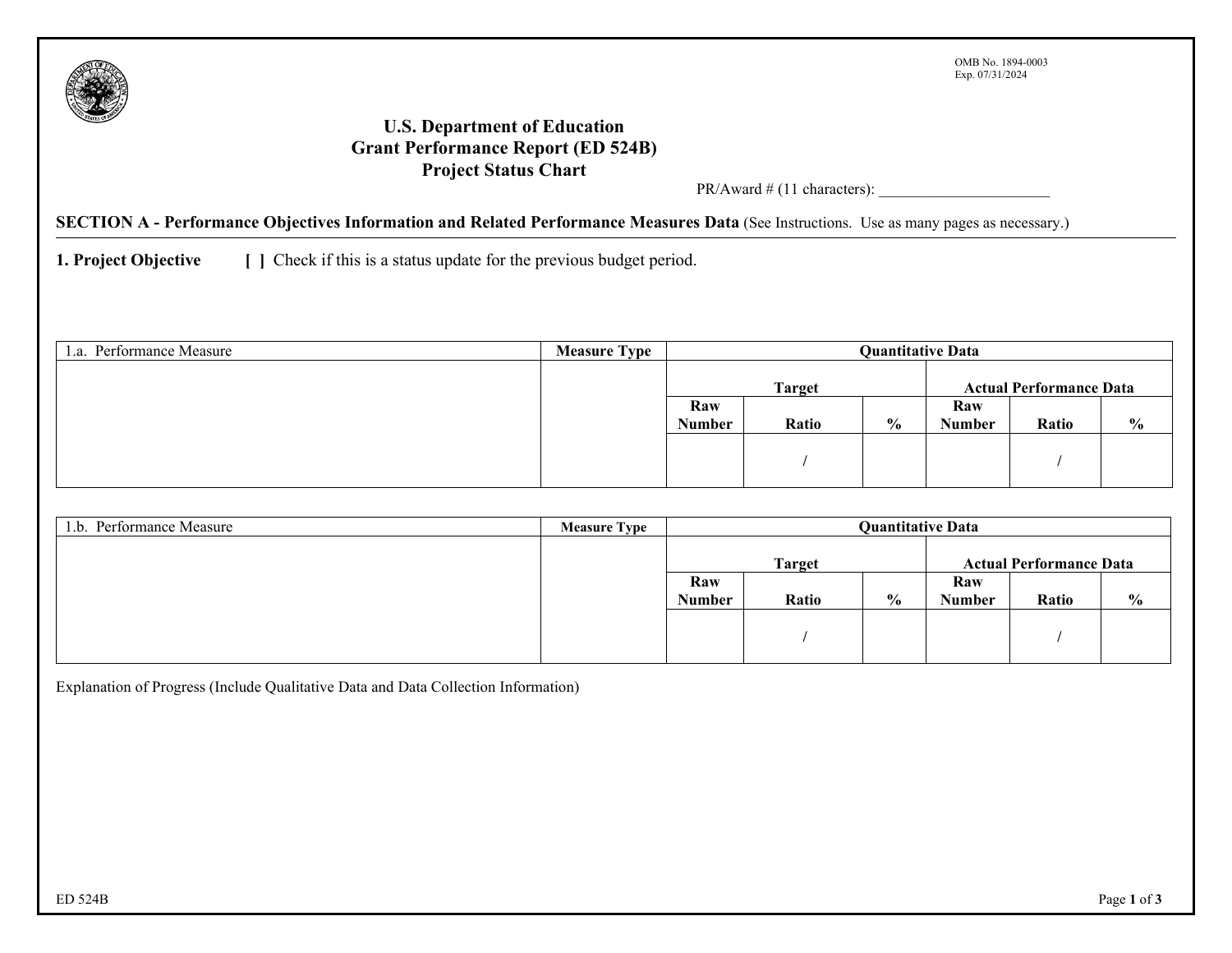

## **U.S. Department of Education Grant Performance Report (ED 524B) Project Status Chart**

OMB No. 1894-0003 Exp. 07/31/2024

PR/Award  $#$  (11 characters):  $\_$ 

# **SECTION A - Performance Objectives Information and Related Performance Measures Data** (See Instructions. Use as many pages as necessary.)

**2. Project Objective** [ ] Check if this is a status update for the previous budget period.

| 2.a. Performance Measure | <b>Measure Type</b> | <b>Quantitative Data</b> |       |               |                      |                                |               |  |
|--------------------------|---------------------|--------------------------|-------|---------------|----------------------|--------------------------------|---------------|--|
|                          |                     | <b>Target</b>            |       |               |                      | <b>Actual Performance Data</b> |               |  |
|                          |                     | Raw<br><b>Number</b>     | Ratio | $\frac{0}{0}$ | Raw<br><b>Number</b> | Ratio                          | $\frac{0}{0}$ |  |
|                          |                     |                          |       |               |                      |                                |               |  |

| 2.b. Performance Measure | <b>Measure Type</b> | <b>Quantitative Data</b> |       |               |                      |                                |               |  |  |
|--------------------------|---------------------|--------------------------|-------|---------------|----------------------|--------------------------------|---------------|--|--|
|                          |                     | <b>Target</b>            |       |               |                      | <b>Actual Performance Data</b> |               |  |  |
|                          |                     | Raw<br><b>Number</b>     | Ratio | $\frac{0}{0}$ | Raw<br><b>Number</b> | Ratio                          | $\frac{6}{6}$ |  |  |
|                          |                     |                          |       |               |                      |                                |               |  |  |

Explanation of Progress (Include Qualitative Data and Data Collection Information)